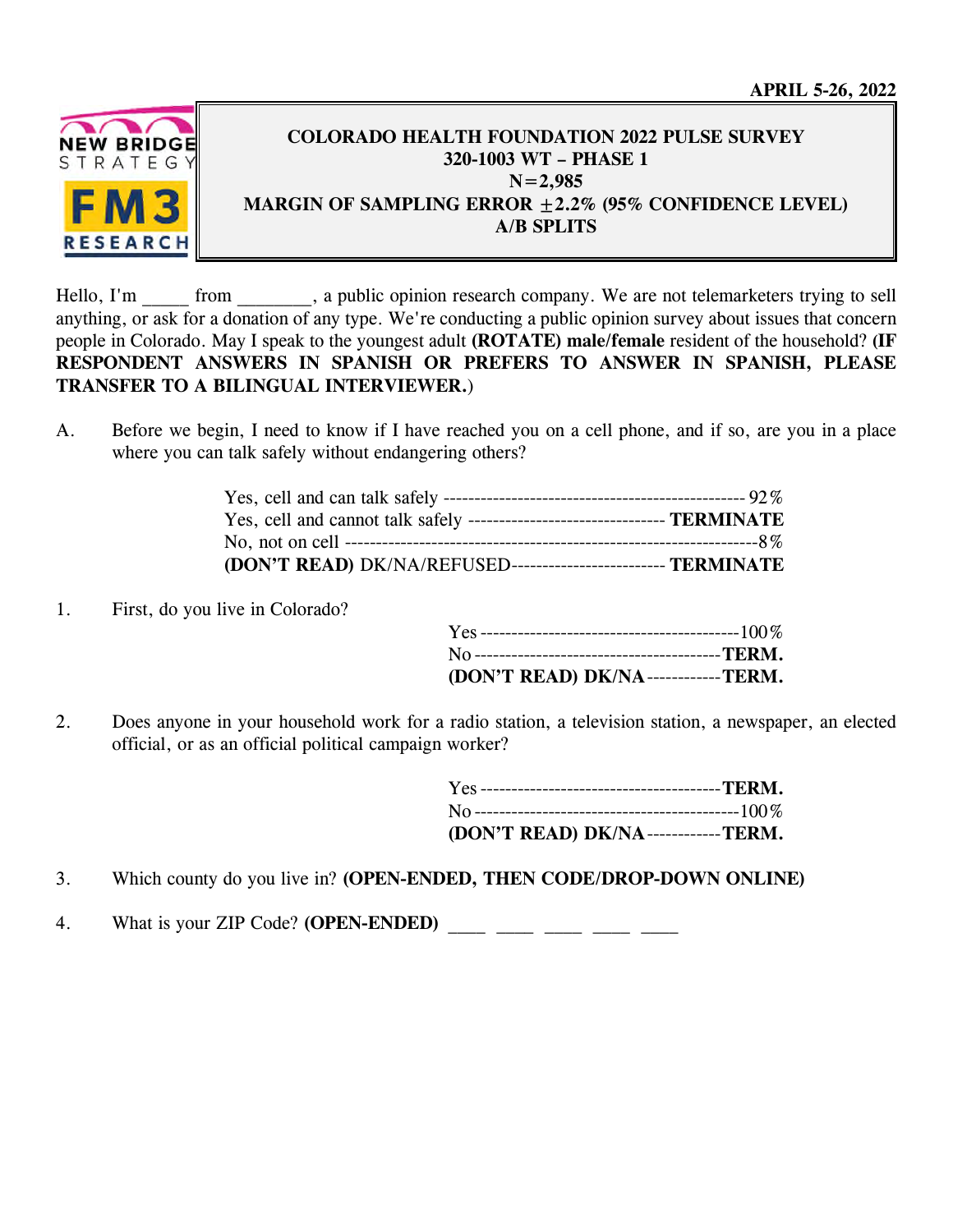## **THESE FIRST QUESTIONS ARE TO MAKE SURE WE ARE REACHING A REPRESENTATIVE GROUP OF COLORADANS.**

5. What is your age?

| Under 18 ------------------------ TERMINATE          |
|------------------------------------------------------|
|                                                      |
|                                                      |
|                                                      |
|                                                      |
|                                                      |
|                                                      |
|                                                      |
|                                                      |
|                                                      |
|                                                      |
|                                                      |
|                                                      |
| Prefer not to say --------------------------------1% |

6. What is your gender?

| (DON'T READ) DK/NA------------------3% |  |
|----------------------------------------|--|

7. With which racial or ethnic group do you identify yourself: **(READ LIST, ACCEPT MULTIPLE RESPONSES)**

| African/African American/Black ---------------------------3% |
|--------------------------------------------------------------|
| Asian/Native Hawaiian/Pacific Islander -------------------4% |
|                                                              |
|                                                              |
| American Indian/Native American/Indigenous-----------5%      |
|                                                              |
|                                                              |
|                                                              |
|                                                              |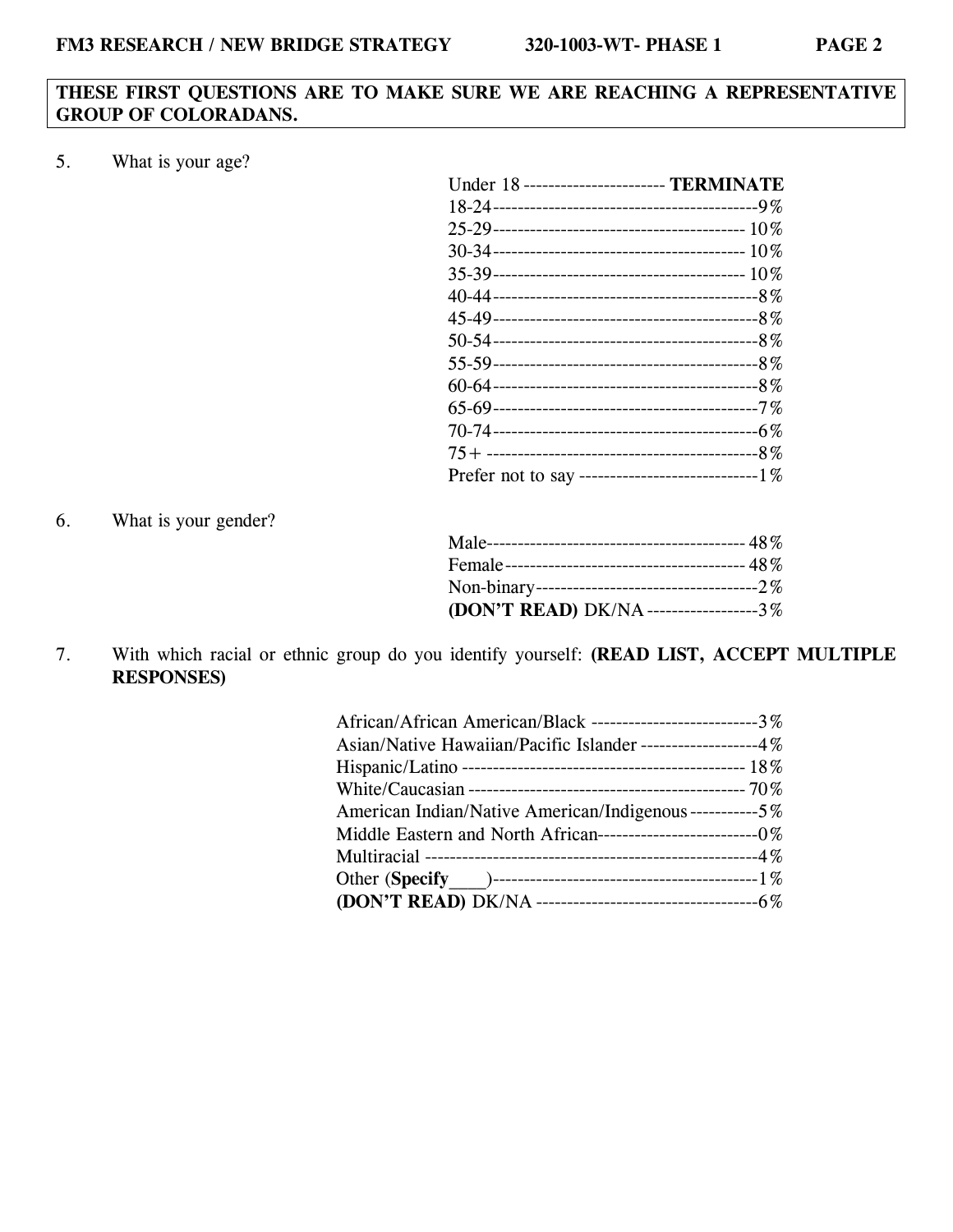#### **(IF Q7 = CODE 2, ASIAN AMERICAN/PACIFIC ISLANDER) (n=108)**

8. More specifically, would you say that you are: **(READ LIST AND ACCEPT MULTIPLE RESPONSES):**

| Indian or South Asian---------------------- $20\%$  |  |
|-----------------------------------------------------|--|
|                                                     |  |
|                                                     |  |
|                                                     |  |
| Native Hawaiian -----------------------------6%     |  |
| Pacific Islander---------------------------------5% |  |
| Other (Specify )----------------------------5%      |  |
| (DON'T READ) DK/NA/Refused ----- 17%                |  |

## **(IF Q7= CODE 3, HISPANIC/LATINO) (n=550)**

9. More specifically, would you say that you identify as: **(READ LIST AND ACEPT MULTIPLE RESPONSES):** 

#### **(IF Q7= CODE 1, AFRICAN AMERICAN/BLACK) (n=95)**

10. More specifically, would you say that you identify as: **(READ LIST AND ACCEPT MULTIPLE RESPONSES):** 

| African American---------------------------- 53%   |
|----------------------------------------------------|
|                                                    |
|                                                    |
| Afro Caribbean ---------------------------------0% |
|                                                    |
|                                                    |
| Other (Specify ) -----------------------------1%   |
| (DON'T READ) DK/NA/Refused-------6%                |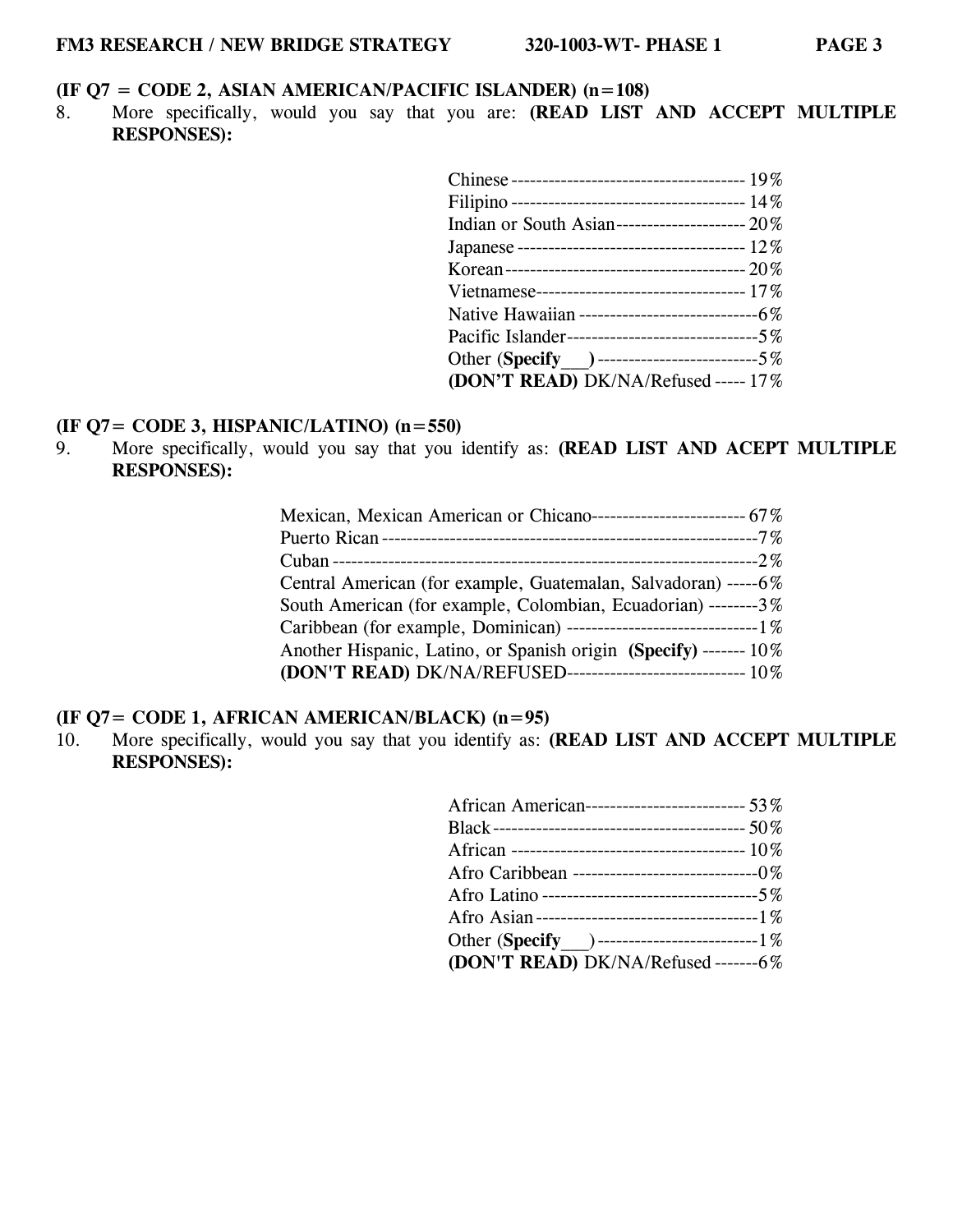#### (RESUME ASKING ALL RESPONDENTS) 11. [OMITTED]

[OMITTED] 12.

#### THE NEXT QUESTIONS ARE ABOUT LIFE IN COLORADO.

(T) First, in a few words of your own, what is the most important issue facing Colorado right now? 13. (OPEN-ENDED, RECORD VERBATIM RESPONSE)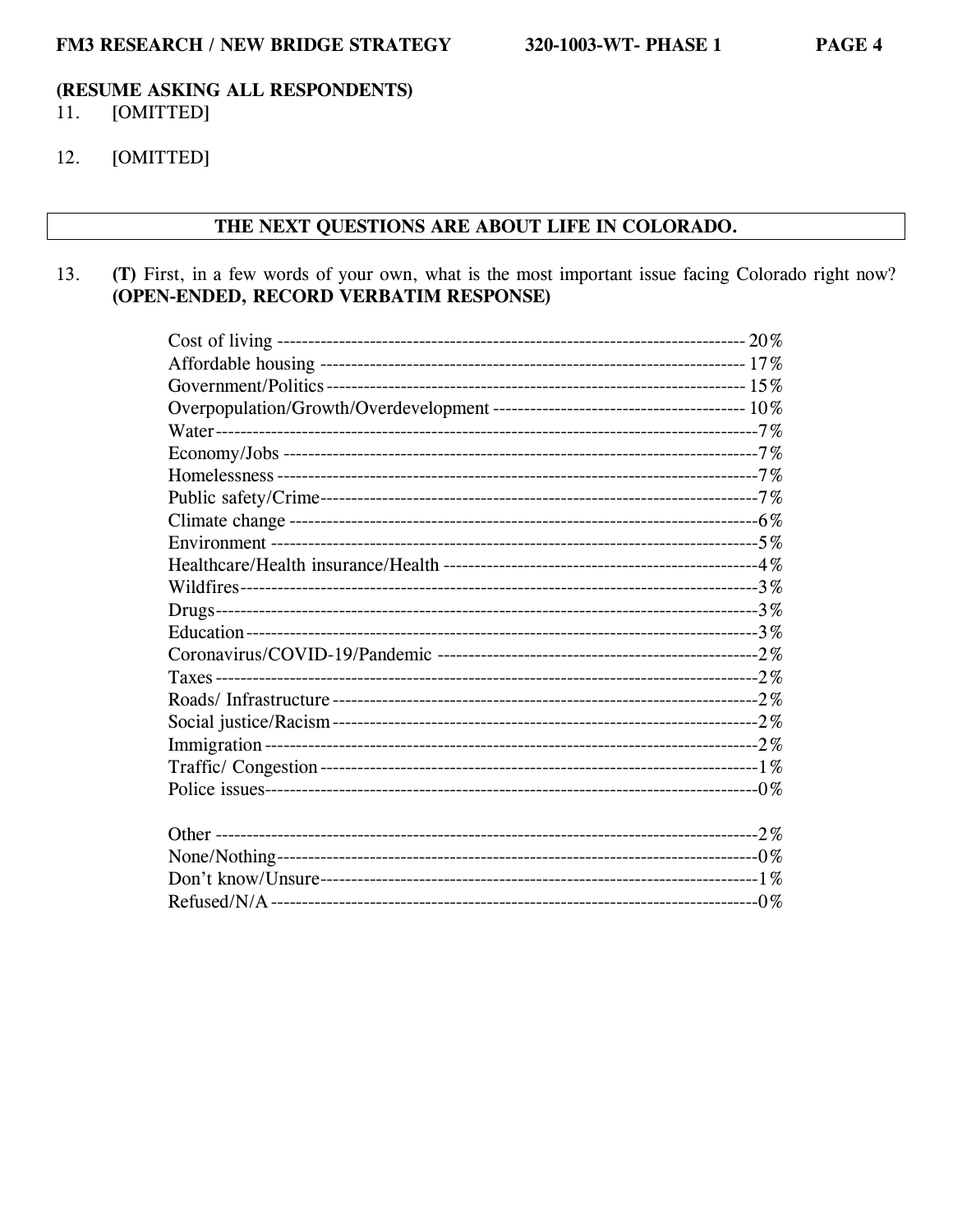14. I'd like to read you some problems facing Colorado that people have mentioned. For each one I read, please tell me whether you think it is an extremely serious problem, a very serious problem, somewhat serious problem, or not too serious a problem in Colorado. **(RANDOMIZE)** 

|                          |                                                                                                       | EXT<br><b>SER</b><br><b>PROB</b> | <b>VERY</b><br><b>SER</b><br><b>PROB</b> | <b>SMWT</b><br><b>SER</b><br><b>PROB</b> | <b>NOT</b><br><b>TOO SER</b><br><b>PROB</b> | (DON'T<br><b>READ</b> )<br><b>DK/NA</b> | EXT/<br><b>VERY</b> |
|--------------------------|-------------------------------------------------------------------------------------------------------|----------------------------------|------------------------------------------|------------------------------------------|---------------------------------------------|-----------------------------------------|---------------------|
| $\lceil$ ]a.             | [OMITTED]                                                                                             |                                  |                                          |                                          |                                             |                                         |                     |
|                          | (SPLIT SAMPLE A ONLY)                                                                                 |                                  |                                          |                                          |                                             |                                         |                     |
| $\lceil \cdot \rceil$    |                                                                                                       |                                  |                                          |                                          |                                             |                                         | 88%                 |
| $\lceil \cdot \rceil$ c. |                                                                                                       |                                  |                                          |                                          |                                             |                                         | 72%                 |
| $\lceil$ $\lceil$ d.     |                                                                                                       |                                  |                                          |                                          |                                             |                                         | 49%                 |
| $\lceil$ le.             | [OMITTED]                                                                                             |                                  |                                          |                                          |                                             |                                         |                     |
| $\lceil \cdot \rceil$    | [OMITTED]                                                                                             |                                  |                                          |                                          |                                             |                                         |                     |
| $[$ $]$ g.               | (T) The cost of health care ------------------------------- 38% ---- 29% -----22% ----- 10% ------ 2% |                                  |                                          |                                          |                                             |                                         | 67%                 |
| $\lceil \cdot \rceil$ h. | [OMITTED]                                                                                             |                                  |                                          |                                          |                                             |                                         |                     |
|                          | (SPLIT SAMPLE B ONLY)                                                                                 |                                  |                                          |                                          |                                             |                                         |                     |
| $\lceil \cdot \rceil$ i. |                                                                                                       |                                  |                                          |                                          |                                             |                                         | 86%                 |
| $[$ $]$ j.               | [OMITTED]                                                                                             |                                  |                                          |                                          |                                             |                                         |                     |
| $\lceil \cdot \rceil$ k. | [OMITTED]                                                                                             |                                  |                                          |                                          |                                             |                                         |                     |
| $\lceil \cdot \rceil$    | [OMITTED]                                                                                             |                                  |                                          |                                          |                                             |                                         |                     |
| $\lceil \ln.$            | [OMITTED]                                                                                             |                                  |                                          |                                          |                                             |                                         |                     |
| $\lceil \cdot \rceil$ n. | [OMITTED]                                                                                             |                                  |                                          |                                          |                                             |                                         |                     |
| $\lceil \cdot \rceil$    |                                                                                                       |                                  |                                          |                                          |                                             |                                         | 50%                 |

#### **(RESUME ASKING ALL RESPONDENTS)**

15. [OMITTED]

16. [OMITTED]

## **THE NEXT QUESTIONS ARE ABOUT YOUR PERSONAL CIRCUMSTANCES. I'D LIKE TO REMIND YOU THAT THIS SURVEY IS CONFIDENTIAL.**

17. **(T)** Would you say you are **(ROTATE)** [ ] better off, or [ ] worse off financially than you were a year ago, or is your financial situation about the same? **(IF BETTER/WORSE, ASK:** Is that much **BETTER OFF/WORSE OFF** or just somewhat?

| <b>TOTAL BETTER</b> ------------------------ 24% |
|--------------------------------------------------|
|                                                  |
| Somewhat better --------------------------- 16%  |
| About the same------------------------------ 33% |
| <b>TOTAL WORSE</b> ------------------------- 43% |
| Somewhat worse---------------------------- 23%   |
|                                                  |
| Much worse -------------------------------- 19%  |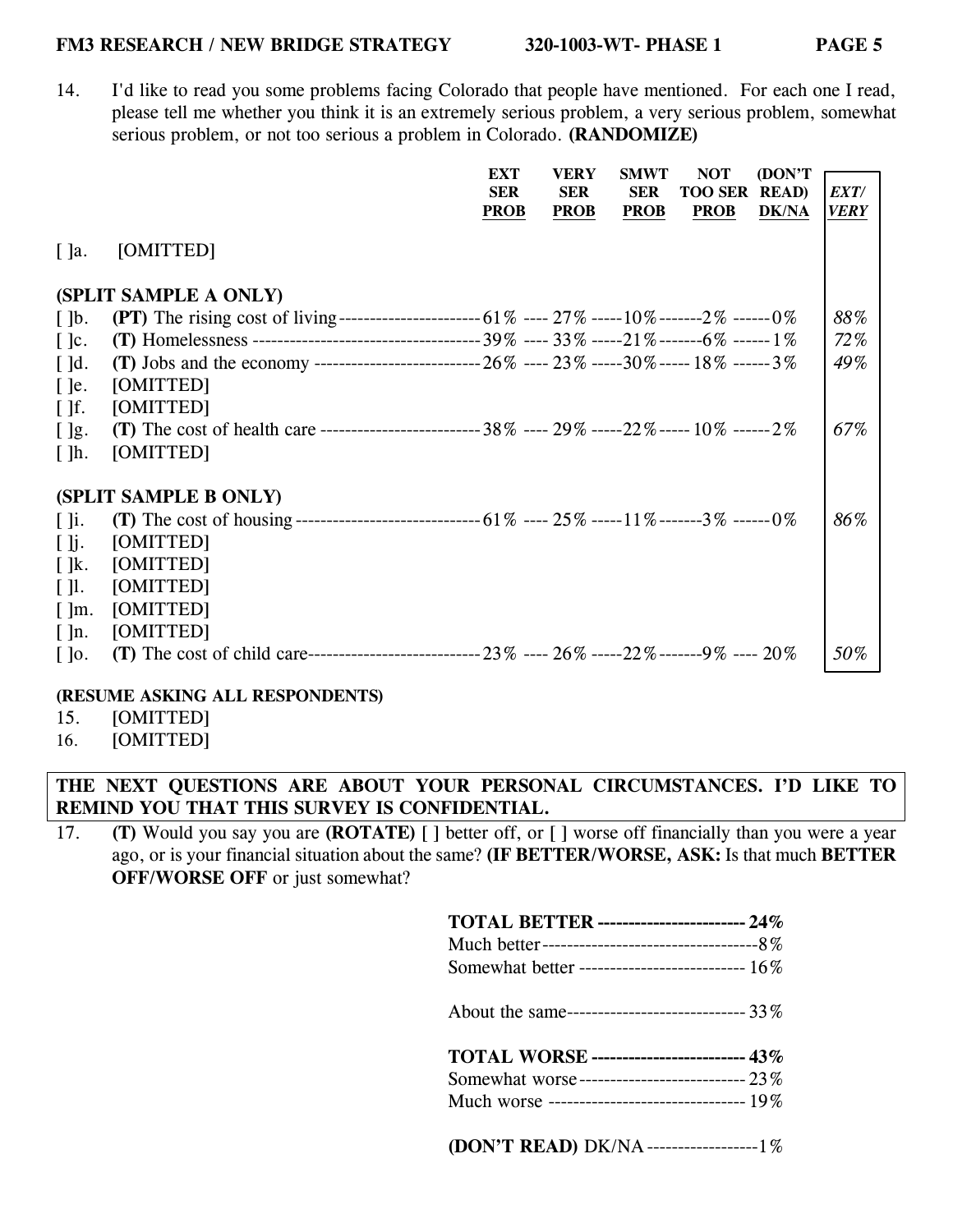18. When you think about the cost of living in Colorado, which specific expenses are most concerning for you and other members of your household? **(OPEN-ENDED, RECORD VERBATIM RESPONSES, THEN CODE)**

## **(RANDOMIZE Q19-Q22)**

19. **(T)** Thinking ahead over the next year, how worried are you that you might lose your home because you can't afford the monthly rent or mortgage: **(READ LIST)**

| <b>TOTAL WORRIED</b> --------------------- 30%      |
|-----------------------------------------------------|
| Very worried ------------------------------ 11%     |
| Somewhat worried------------------------- 18%       |
| TOTAL NOT WORRIED-------------- 68%                 |
| Not too worried-------------------------------- 25% |
| Not at all worried-------------------------- 43%    |
| (DON'T READ) DK/NA---------------------2%           |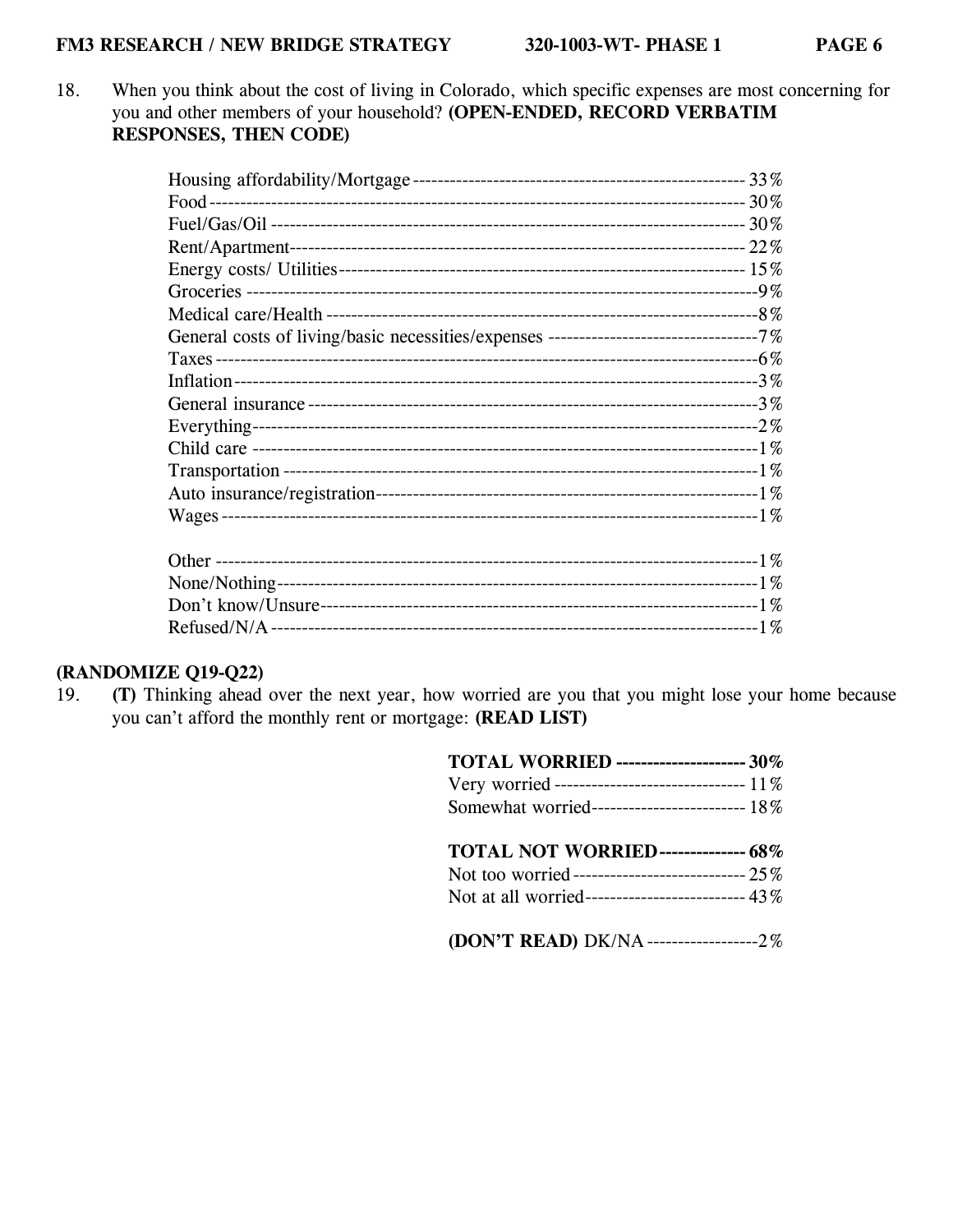**(DON'T** 

#### 20. [OMITTED]

21. **(T)** Thinking ahead over the next year, how worried are you that you might not always be able to afford enough food to feed yourself and your family: **(READ LIST)**

| <b>TOTAL WORRIED</b> --------------------- 38%                                                  |  |
|-------------------------------------------------------------------------------------------------|--|
| Very worried ------------------------------- 13%                                                |  |
| Somewhat worried-------------------------- 24%                                                  |  |
| <b>TOTAL NOT WORRIED-------------- 61%</b><br>Not at all worried--------------------------- 32% |  |

# **(DON'T READ)** DK/NA ------------------ 1%

## 22. [OMITTED]

23. In the last 12 months, have you experienced any of the following? **(RANDOMIZE)**

|                       |           |            |                | (DON'T)<br><b>READ</b> ) |
|-----------------------|-----------|------------|----------------|--------------------------|
|                       |           | <b>YES</b> | N <sub>O</sub> | <b>DK/NA</b>             |
| $\lceil$ $\rceil$ a.  |           |            |                |                          |
| $\lceil \cdot \rceil$ | [OMITTED] |            |                |                          |

#### 24. [OMITTED]

25. Next, here are some actions that some people say will address the rising cost of living in Colorado. After I read each one, please tell me how effective you think it will be in helping Coloradans make ends meet: very effective, somewhat effective, or not too effective. **(RANDOMIZE)** 

|                                                   |                                                                                                                                                                                                           | VERY<br>EFF | EFF | SMWT NOT TOO<br>EFF | (DK/NA) | <i><b>VERY/</b></i><br><b>SMWT</b> |
|---------------------------------------------------|-----------------------------------------------------------------------------------------------------------------------------------------------------------------------------------------------------------|-------------|-----|---------------------|---------|------------------------------------|
| $\lceil \cdot \rceil$ a.<br>$\lceil \cdot \rceil$ | Requiring employers to increase pay and benefits<br>for low- and middle-income workers -------------------------- $31\%$ -----28% -----37% ------4%<br>Making government investments to stimulate the     |             |     |                     |         | 59%                                |
| $\lceil \cdot \rceil$ c.                          | economy and create better-paying jobs in<br>communities that are struggling ---------------------------------- $23\%$ -----35% ----- $36\%$ ------ $6\%$<br>Changing government regulations to reduce the |             |     |                     |         | 59%                                |
| $\lceil$ d.                                       | costs of household expenses like food, health care,<br>and utilities -<br>Raising taxes on people making over 500,000                                                                                     |             |     |                     |         | 73%                                |
|                                                   | dollars per year to cover services like housing,                                                                                                                                                          |             |     |                     |         | 60%                                |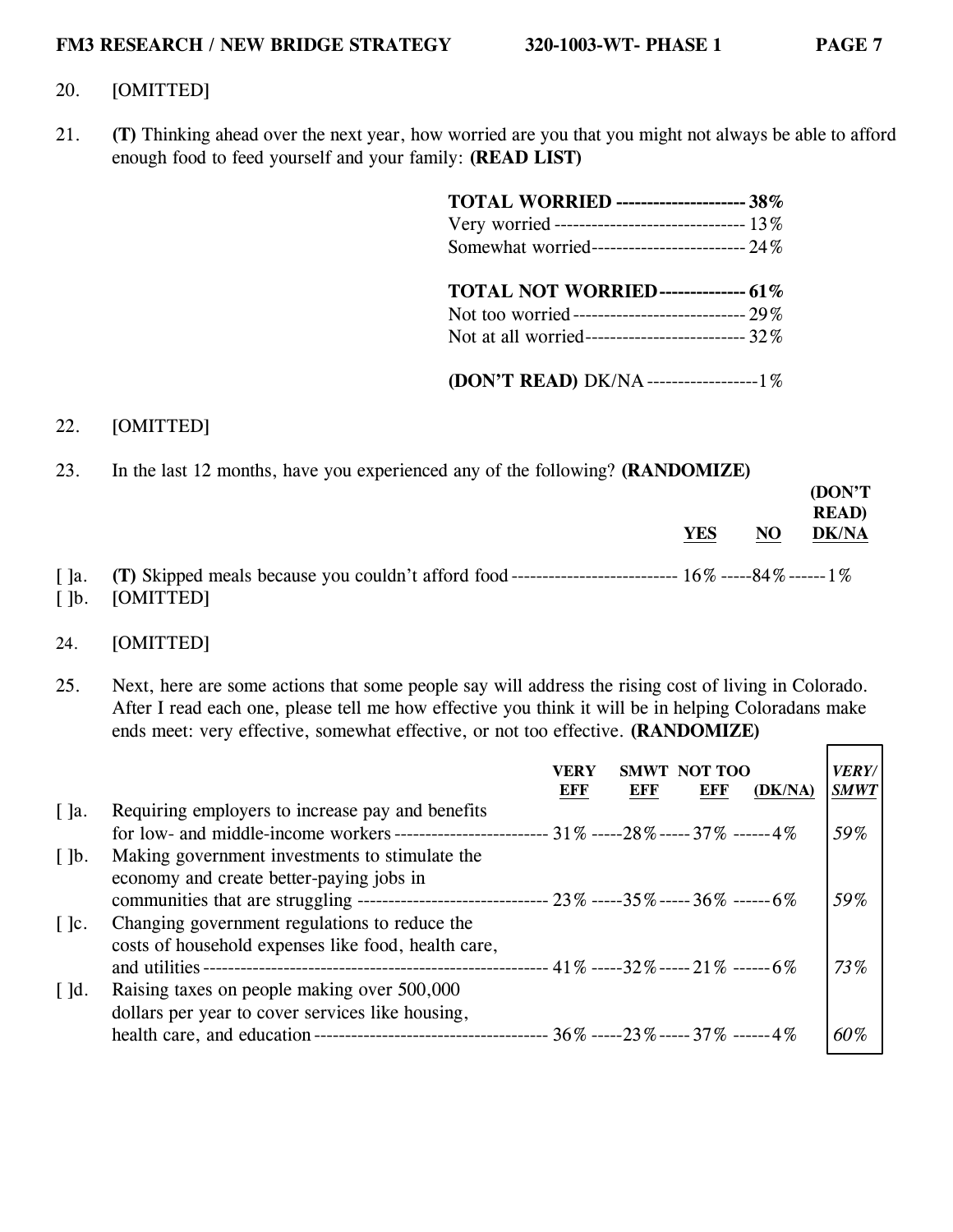#### **(ROTATE Q26-Q28 WITH Q29-Q31 AND Q32-Q34)**

## **MY NEXT QUESTIONS ARE ABOUT HOUSING.**

26. Do you own or rent your home?

| Other (Specify ) -----------------------------5% |
|--------------------------------------------------|
| (DON'T READ) DK/Refused ------------4%           |

#### **(RESUME ASKING ALL RESPONDENTS)**

27. In order to pay your rent or your mortgage in the last year, have you had to do any of the following: **(RANDOMIZE)**

|                          |                                                                                                                 | YES | N <sub>O</sub> | (DON'T<br><b>READ</b> )<br><b>DK/NA</b> |
|--------------------------|-----------------------------------------------------------------------------------------------------------------|-----|----------------|-----------------------------------------|
| $\lceil$ $\rceil$ a.     | Cut back on or go without other needs, like food or health care ------------- $31\%$ ------ $67\%$ ------ $2\%$ |     |                |                                         |
| $\lceil \cdot \rceil$    | Work multiple jobs, or more than you wanted to ------------------------------- 32% -----66% ------2%            |     |                |                                         |
| $\lceil \cdot \rceil$ c. | Lived with a roommate or in a friend or family member's home                                                    |     |                |                                         |
|                          |                                                                                                                 |     |                |                                         |
| $\lceil$ $\lceil$ d.     | Stayed in housing that was not right for you because you felt like                                              |     |                |                                         |

#### **(ASK RENTERS ONLY – CODE 2 IN Q26) (n=793)**

[ ]e. Avoided asking your landlord to address problems because you were afraid of having your rent increased or being evicted ------------------ 32% ----- 64% ------ 4%

#### **(RESUME ASKING ALL RESPONDENTS)**

28. Next, here are some actions that some people say will make housing more affordable for people who live in Colorado. After I read each one, please tell me how effective you think it will be in making housing more affordable: very effective, somewhat effective, or not too effective. **(RANDOMIZE)**

|                          |                                                  | VERY<br>EFF                            | <b>SMWT</b><br>EFF | NOT TOO<br>EFF | (DK/NA) | <b>VERY/</b><br><b>SMWT</b> |
|--------------------------|--------------------------------------------------|----------------------------------------|--------------------|----------------|---------|-----------------------------|
| $\lceil$ $\rceil$ a.     | Reducing government regulations to speed up the  |                                        |                    |                |         |                             |
|                          |                                                  |                                        |                    |                |         | 57%                         |
| $\lceil \cdot \rceil$    | Requiring developers to build housing for people |                                        |                    |                |         |                             |
|                          |                                                  | ----- 37% -----34% ----- 26% ------ 3% |                    |                |         | 71%                         |
| $\lceil \cdot \rceil$ c. | Ensuring landlords cannot raise rents on current |                                        |                    |                |         |                             |
|                          |                                                  |                                        |                    |                |         | 74%                         |
|                          |                                                  |                                        |                    |                |         |                             |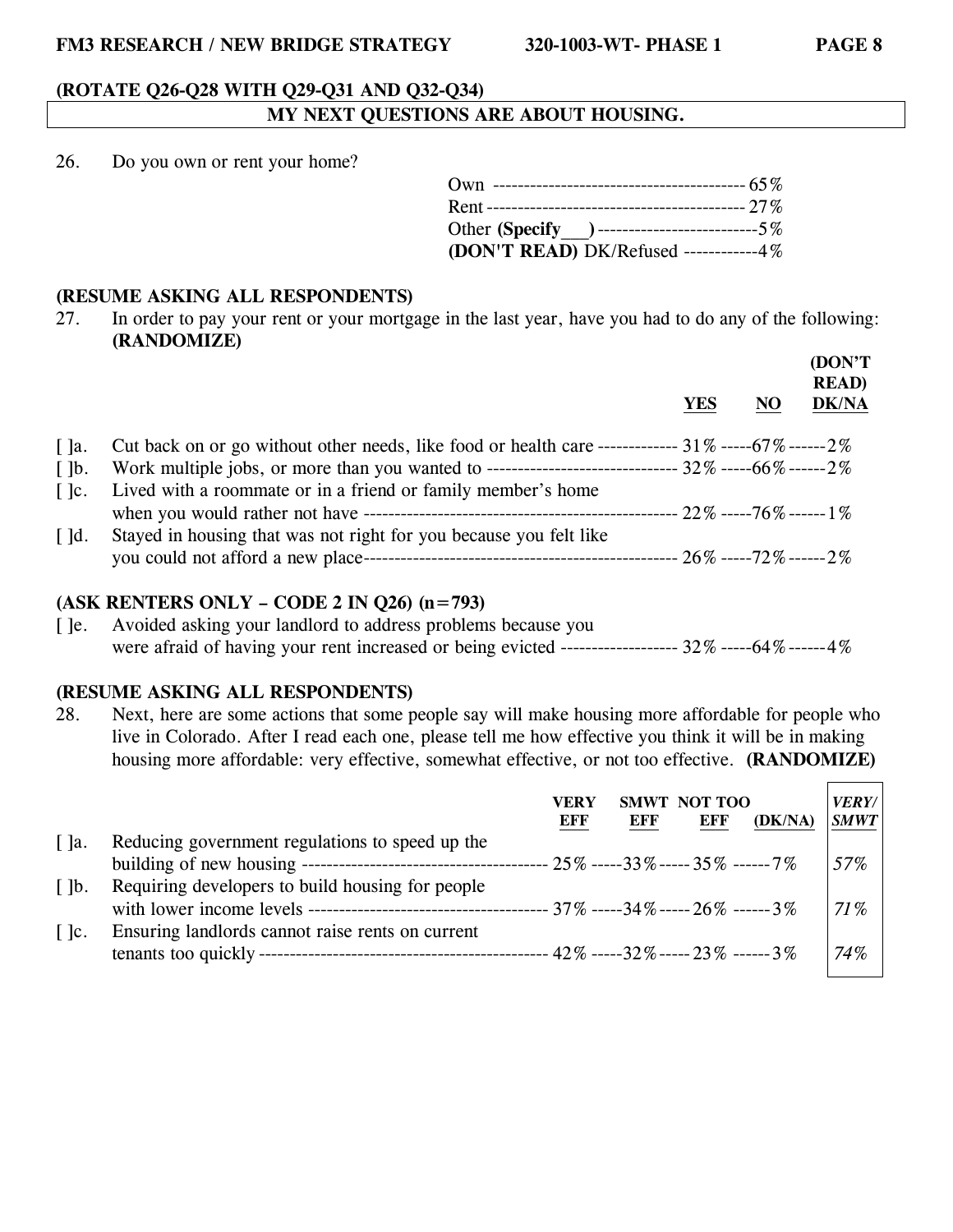- 29. [OMITTED]
- 30. [OMITTED]
- 31. [OMITTED]
- 32. [OMITTED]
- 33. [OMITTED]
- 34. [OMITTED]

## **HERE ARE MY LAST QUESTIONS, AND THEY ARE FOR STATISTICAL PURPOSES ONLY.**

35. Next, which of the following best describes your current employment status?

| Employed full-time------------------------ 51%    |
|---------------------------------------------------|
| Employed part-time -------------------------7%    |
| Self-employed ---------------------------------9% |
|                                                   |
| Homemaker----------------------------------3%     |
|                                                   |
|                                                   |
|                                                   |
|                                                   |

36. Some people are registered to vote in Colorado, but many others, for a variety of reasons, are not. Are you currently registered to vote in Colorado? **(IF YES, ASK:** With which political party are you registered?)

| Registered as a Democrat ---------------- $26\%$ |
|--------------------------------------------------|
| Registered as a Republican -------------- 21%    |
| Registered as Unaffiliated----------------- 40%  |
| Registered with another party -------------2%    |
| Not registered to vote-----------------------3%  |
| (DON'T READ) DK/Refused -----------7%            |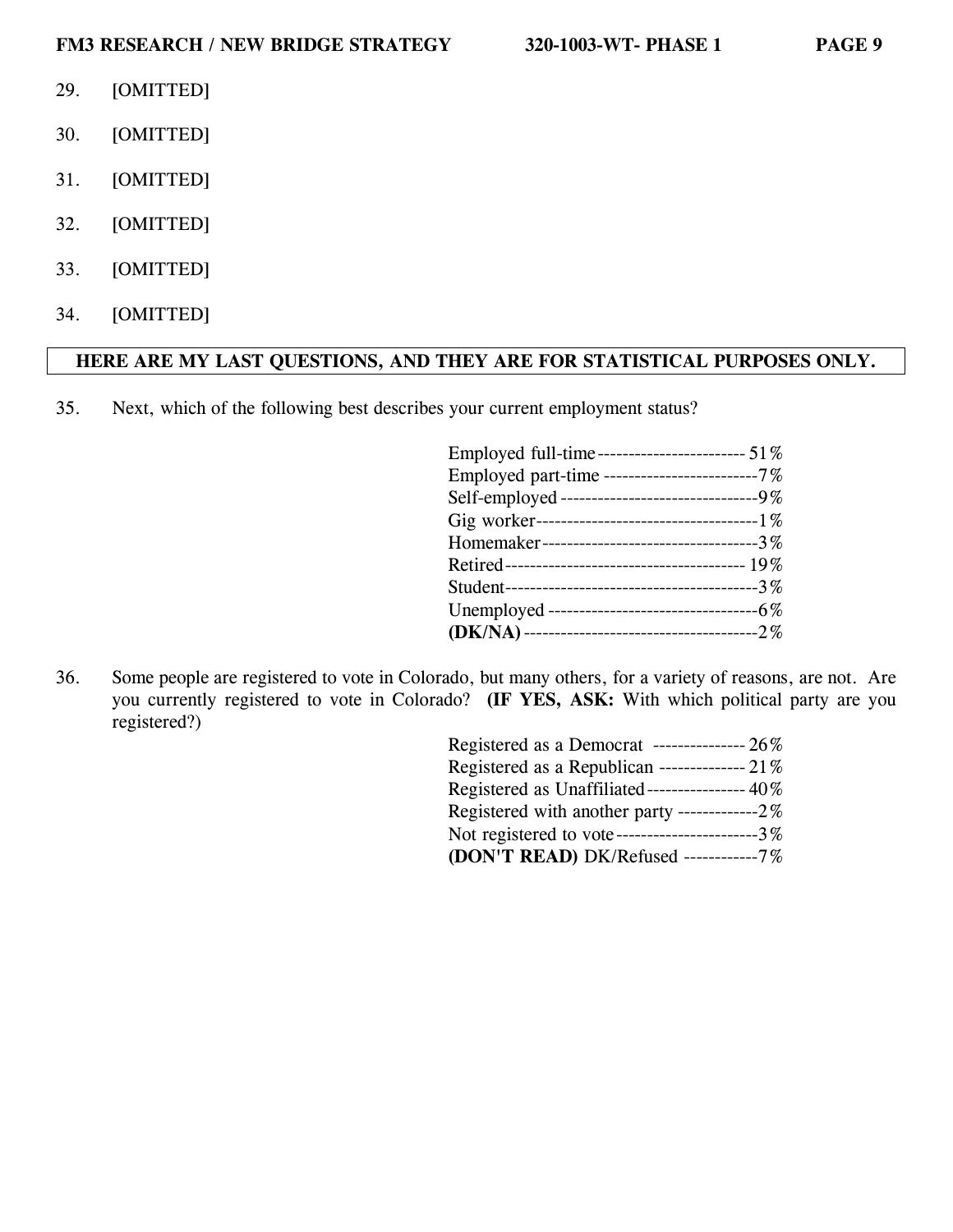## **(ASK Q37 IF CODE 1-4 IN Q36) (n=2668)**

37. How likely are you to vote in the November 2022 election? **(READ LIST)**

| Probably will vote-----------------------------------9% |  |
|---------------------------------------------------------|--|
|                                                         |  |
|                                                         |  |
| Definitely will not vote-----------------------------0% |  |
| (DON'T READ) DK/Refused ---------------------0%         |  |

### **(ASK Q38 IF CODE 1-3 IN Q37) (n=2599)**

38. In a few words of your own, which issues will be most important to you in deciding which candidates to vote for this November? **(OPEN-ENDED, RECORD VERBATIM RESPONSES, THEN CODE)**

| Conservative ideologies (less government, socialism, etc) -----------------------9%   |  |
|---------------------------------------------------------------------------------------|--|
|                                                                                       |  |
|                                                                                       |  |
|                                                                                       |  |
|                                                                                       |  |
|                                                                                       |  |
| Liberal ideologies (socialism, more government, etc.)------------------------------5% |  |
|                                                                                       |  |
|                                                                                       |  |
|                                                                                       |  |
|                                                                                       |  |
|                                                                                       |  |
|                                                                                       |  |
|                                                                                       |  |
|                                                                                       |  |
|                                                                                       |  |
|                                                                                       |  |
|                                                                                       |  |
|                                                                                       |  |
|                                                                                       |  |
|                                                                                       |  |
|                                                                                       |  |
|                                                                                       |  |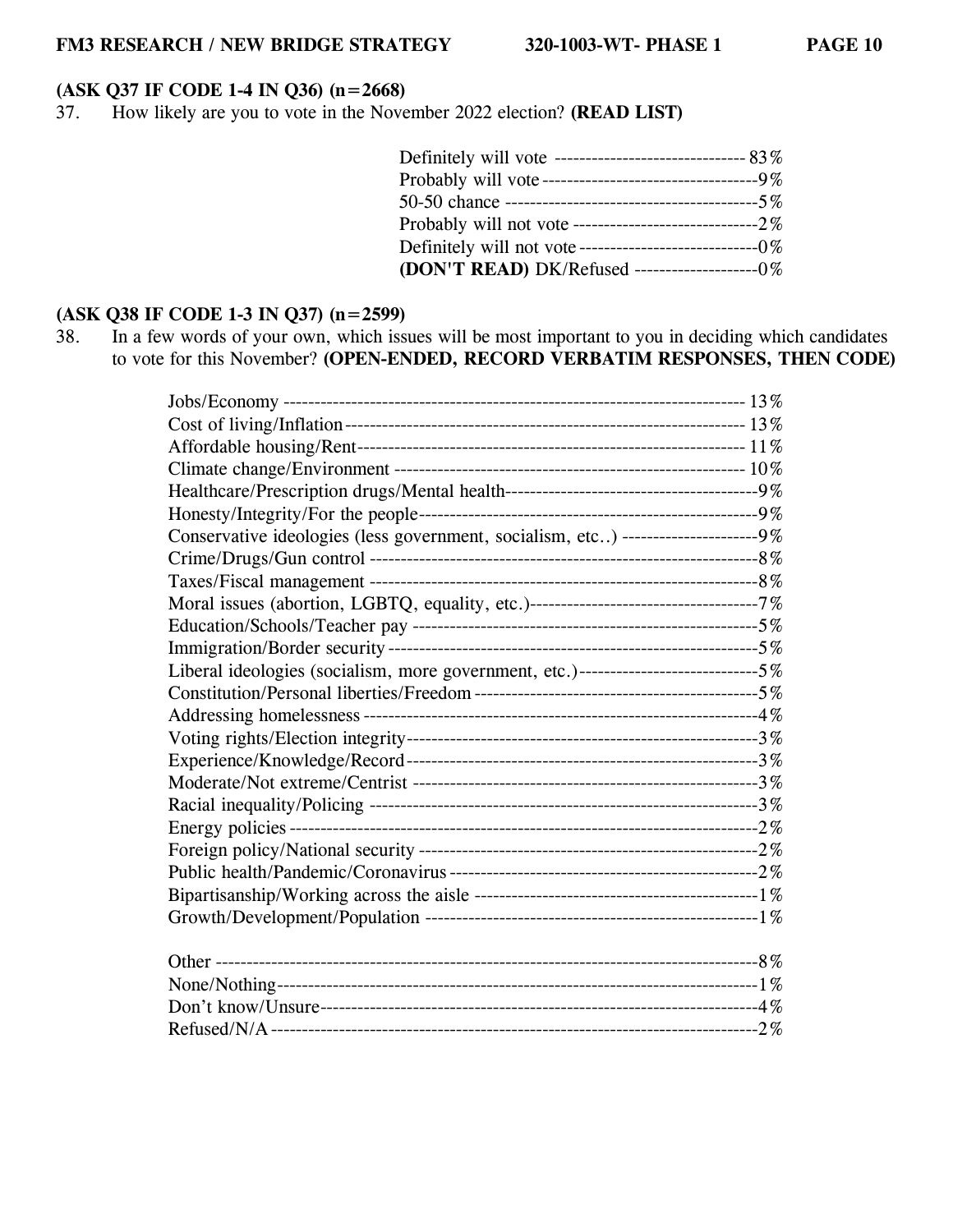#### **(RESUME ASKING ALL RESPONDENTS)**

39. What was the last level of school you completed?

| High school or less-------------------------- 23%   |
|-----------------------------------------------------|
| Some college/Business/                              |
| Vocational school -------------------------- $31\%$ |
|                                                     |
| Post-graduate work/                                 |
|                                                     |
| (DON'T READ) Refused-------------------2%           |
|                                                     |

40. I don't need to know the exact amount, but I'm going to read you some categories for household income. Would you please stop me when I have read the category indicating the total combined income for all the people in your household before taxes in 2021?

| Less than $$20,000$ ----------------------------7% |
|----------------------------------------------------|
| \$20,000 to less than \$30,000 --------------4%    |
|                                                    |
|                                                    |
| \$50,000 to less than \$75,000 ------------- 13%   |
|                                                    |
|                                                    |
| \$100,000 to less than \$150,000 --------- 17%     |
|                                                    |
| (DON'T READ) Refused----------------- 16%          |

41. How many adults currently live in your household, including yourself? **(ENTER NUMBER, CODE 99 FOR REFUSED)**

42. Do you speak a language other than English at home?

| DON'T READ) DK/Refused -------------3% |  |
|----------------------------------------|--|

43. Do you live with one or more disabilities?

| DON'T READ) DK/Refused --------------6% |  |
|-----------------------------------------|--|